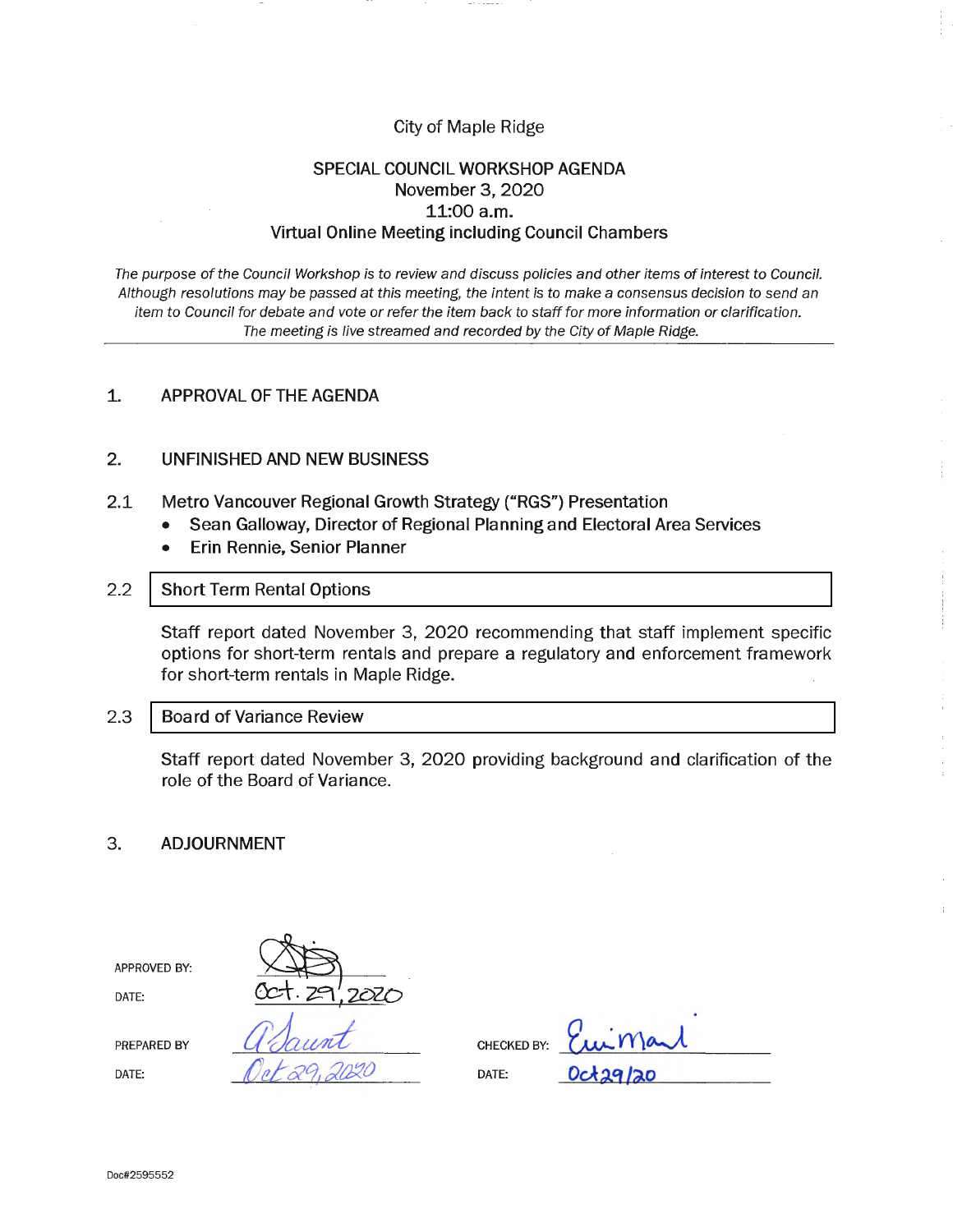<span id="page-1-0"></span>

**City of Maple Ridge.** 

**TO: FROM: SUBJECT:**  His Worship Mayor Michael Morden and Members of Council Chief Administrative Officer **Short-Term Rental Options MEETING DATE:** November 3, 2020 **MEETING:** Workshop

### **EXECUTIVE SUMMARY:**

The term "short-term rentals" is an umbrella term used to describe temporary overnight accommodations for paying guests, who are staying fewer than 31 consecutive days. The accommodations can be the rental of bedrooms, a secondary suite, or entire dwelling units.

Many municipalities, including Maple Ridge, regulate various types of short-term accommodations within their jurisdictions through zoning and business licensing. The current Maple Ridge Zoning Bylaw No. 3510-1985 and the anticipated new Zoning Bylaw No. 7600-2019 each permit and regulate some short-term rental accommodations, such as Hotels, Bed and Breakfasts, and Boarding.

However, the growing trend of "short-term rentals" is often associated with tourist accommodations within a private residence that are offered for a nightly fee through online platforms, such as Airbnb and VRBO and do not meet a municipality's temporary tourist accommodation regulations. Neither the current or anticipated new Zoning Bylaw refers to "short-term rentals", "home-sharing", "Airbnbs" or "VRBOs", terms commonly used today when referring to tourist accommodations in residential dwelling units. However, staff have taken the approach that short-term tourist accommodations that are not specifically defined, regulated, or require a business licence, are not permitted.

The growing number of unregulated short-term rentals within the community is becoming a concern with residents and Council. At the September 17, 2019 Workshop, a brief overview of short-term rentals was presented. The most common benefits of short-term rentals is that the income generated helps homeowners offset housing costs in an expensive housing market as well as provides the homeowners the flexibility to utilize or rent the accommodation spaces during certain parts of the year. Additionally, short-term rentals also help support the tourism market. However, the most common concern is the conversion of long-term rental units into short-term rentals for tourists and visitors.

This report presents a general overview of short-term rentals, including potential impacts and common practises, as well as an overview of the regulatory framework being implemented by some municipalities in British Columbia. In section 2.3 of this report, two options for unregulated short-term rentals in Maple Ridge are presented. The two options include:

- 1. Implementing specific regulations for short-term rentals that clarify and target the gap between the existing regulations; or
- 2. Clearly prohibiting unregulated short-term rentals.

Staff are recommending option 1 as a regulatory framework has the opportunity to mitigate some of the potential negative impacts, while benefiting from the potential advantages.

#### **RECOMMENDATIONS:**

**That staff be directed to proceed with option 1, implementing specific options for short-term rentals, outlined in the November 3, 2020 report titled "Short-Term Rental Options", and prepare a regulatory and enforcement framework for short-term rentals in Maple Ridge.** 

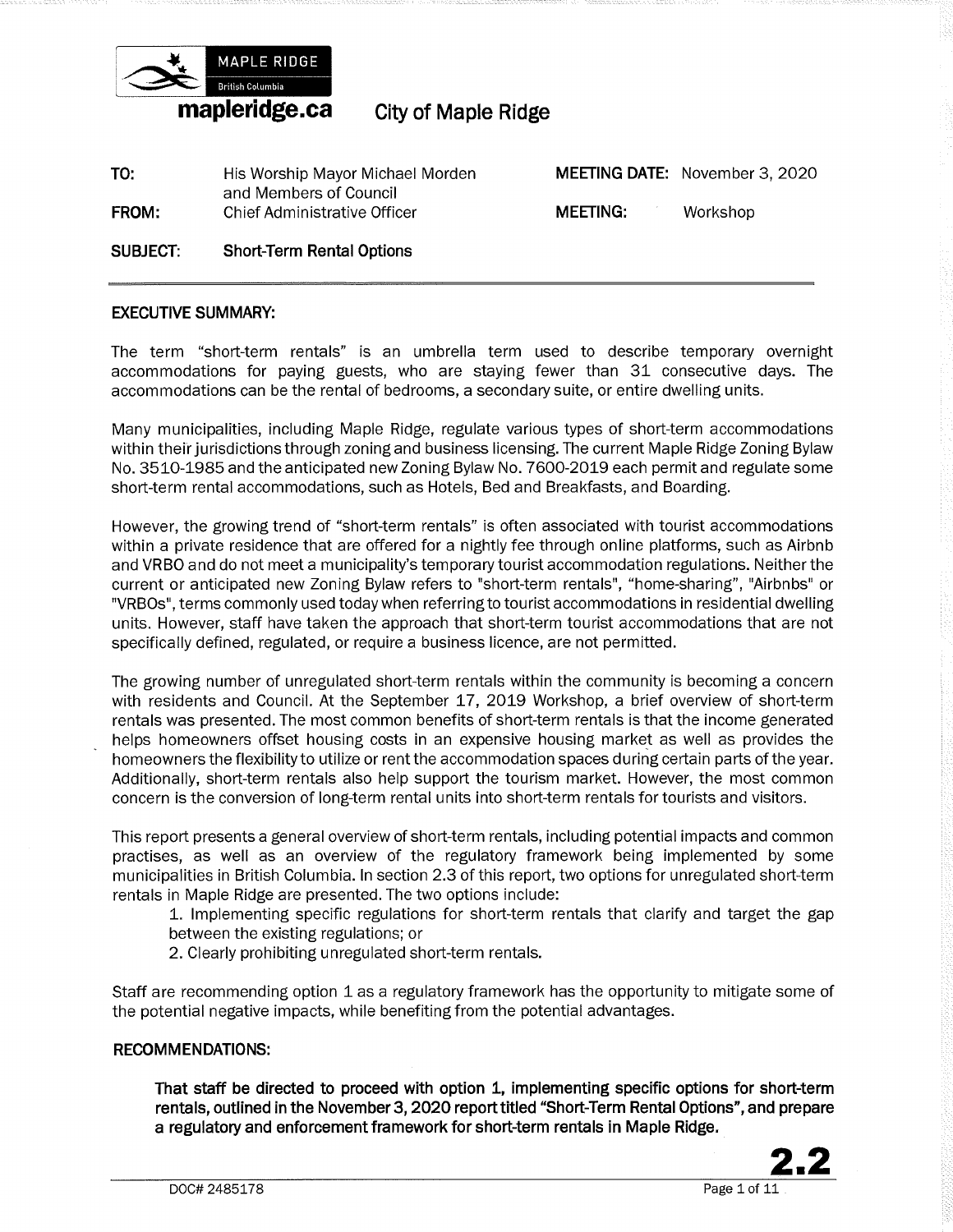# **1.0 BACKGROUND:**

On September 17, 2019, staff brought a report to Council Workshop titled "Secondary Suite Regulatory Review Accountability Mechanisms", which took an in-depth look the advantages and disadvantages of various options, such as a Good Neighbour Agreement, and also included a discussion on Private Home Tourist Lodging. At this meeting, staff noted the timing of a review on short-term rentals should consider the 2020 BC Summer Games. In the September 17, 2019 report, staff proposed bringing forward a report in Fall 2020 (after the Summer Games) that explored how other municipalities are managing this worldwide trend.

### **a) Short-Term Rental General Overview**

Short-term rentals can be described as temporary overnight accommodations for paying guests who are staying fewer than 31 consecutive days. The umbrella term "short-term rentals" captures a wide variety of accommodations ranging from the rental of beds, suites, to entire dwelling units. Municipalities regulate various types of short-term rentals within their jurisdictions through zoning and business licensing. These types of accommodations typically include everything from hotels and motels (rental of rooms), to Bed and Breakfasts (rental of bedrooms), and time-share vacation condominiums (rental of entire dwelling units).

However, there has been a growth in the use of private residences for tourist and visitor accommodations. Tourists and visitors can now access a multitude of listings available for short-term rental through one-stop online platforms (e.g. Airbnb, VRBO, etc.). These platforms, for a fee, enable listing, searching and booking an accommodation, often within a private residence, for short-term stays. Property owners can offer an entire unit, individual rooms in a unit, or a bed in a shared room for a set price. The online platforms often allow prospective visitors to filter their search results according to their preferences.

The distinction between residential uses and short-term tourist accommodation has become somewhat blurred with the emergence of various online platforms. The services provided within residential buildings and tourist accommodations are becoming somewhat similar as well, with Bed and Breakfasts operating out of residences and hotels offering self-catering suites as accommodations. As short-term rentals of private residences become more popular, many municipalities have adopted or are considering regulatory frameworks that clarify the differentiation, address any gaps in regulations, and mitigate negative impacts on the long-term rental stock.

# **b) Existing Short-Term Accommodation Regulations in Maple Ridge**

# **Zoning Bylaw No. 3510-1985**

The current City of Maple Ridge Zoning Bylaw No. 3510-1985 does permit and regulate some Tourist Accommodations, such as Hotels, Bed and Breakfasts, and Boarding. The Zoning Bylaw No. 3510- 1985 defines "Tourist Accommodation" as:

a use providing for the accommodation of the transient public in individual dwelling units or sleeping units, or providing space for tents, camper vehicles, or trailer for such lodging, may include dining facilities.

The interpretation of the definition is that it permits Hotels, Motels, Bed and Breakfasts, and Campgrounds as each term is mentioned specifically within Zoning Bylaw No. 3510-1985. The term "Boarding" is also defined to permit the stay of two (2) non-family members maximum, within the dwelling unit and as it is silent on length of stay, meaning boarders could be short-term or long-term.

Within Zoning Bylaw No. 3510-1985, regulations for Tourist Accommodations are specified in a listed zone. Some of these permitted Tourist Accommodation zones are residential and the regulations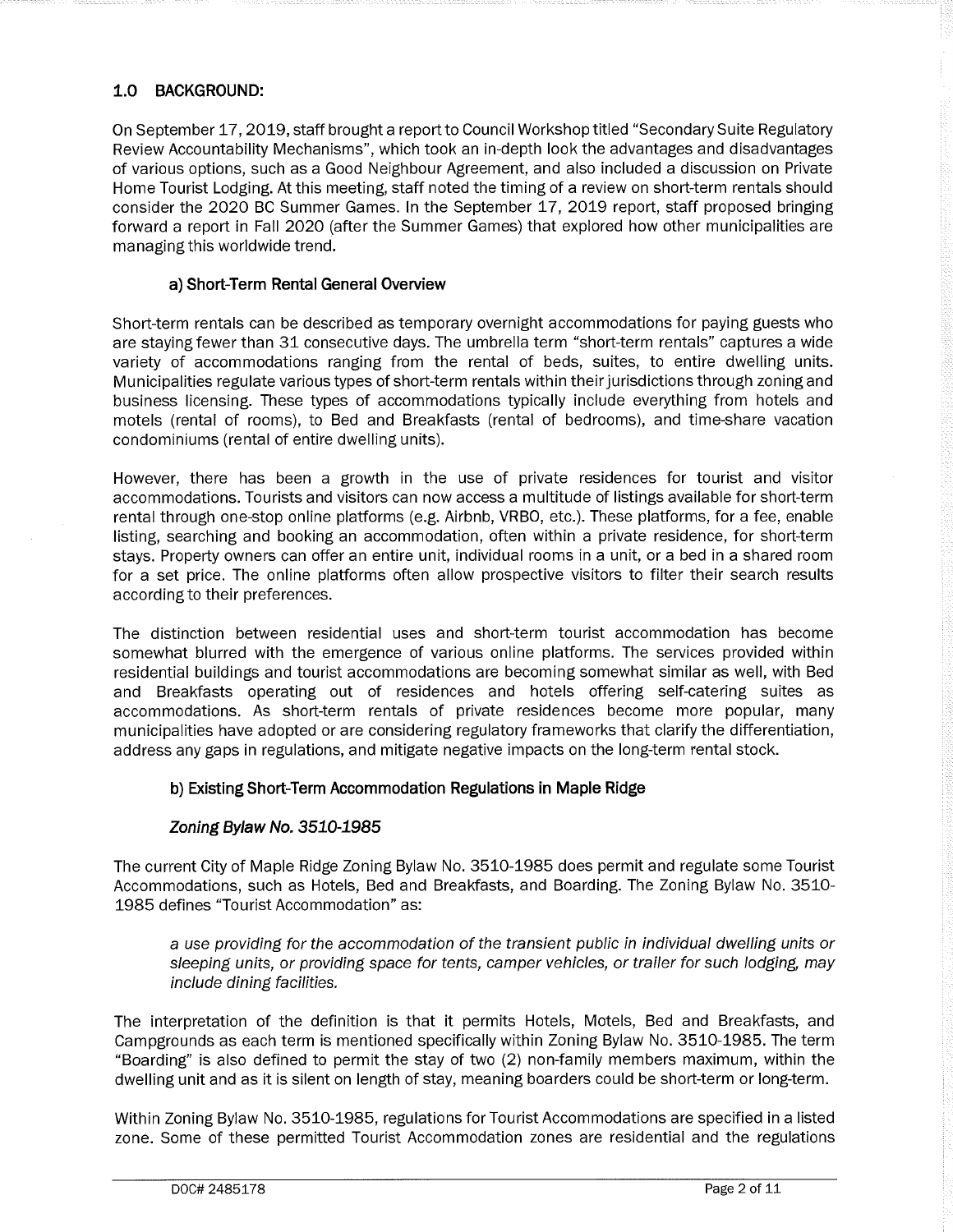specify that only one sleeping unit is permitted on a lot that is less than 0.4 hectares (1 acre) and a maximum of two sleeping units is permitted if the lot is larger than 0.4 hectares (1 acre).

As the current language in Zoning Bylaw No. 3510-1985 does not refer to "short-term rentals", "homesharing", "Airbnbs" or "VRBOs", terms commonly used today when referring to tourist accommodations or vacation rentals in residential dwelling units, staff's approach is that uses that do not meet the requirements for a Hotel, Motel, Bed and Breakfast, or Boarding are prohibited.

# **Zoning Bylaw No. 7600-2019**

The anticipated new Zoning Bylaw No. 7600-2019, increases the clarity around regulations for Hotels, Bed and Breakfasts, and Boarding as the definition of "Tourist Accommodations" states:

a Commercial Use providing for the accommodation of the travelling public for no longer than thirty (30) consecutive days per annum in individual Dwelling Units or Sleeping Units. Includes hotels, motor hotels and motels; but does not include Boarding, Bed and Breakfast or Campground Uses.

Table 1, below, provides a snapshot of the three main short-term accommodation regulations drafted in Zoning Bylaw No. 7600-2019. A complete list of all regulations relating to the three types of shortterm accommodations listed in Table 1 can be found in the proposed Zoning Bylaw No. 7600-2019.

| <b>Regulation</b>                                     | Length of Stay                                           | <b>Guest</b><br>Cap          | <b>Sleeping</b><br><b>Unit Cap</b>                         | <b>Meal Facilities/</b><br><b>Services</b>                                                                                                                   | <b>Additional</b><br><b>Regulations</b>                                                           |
|-------------------------------------------------------|----------------------------------------------------------|------------------------------|------------------------------------------------------------|--------------------------------------------------------------------------------------------------------------------------------------------------------------|---------------------------------------------------------------------------------------------------|
| <b>TOURIST</b><br><b>ACCOMODATION</b><br>(i.e. Hotel) | Maximum<br>thirty $(30)$<br>consecutive<br>days per year |                              | Accommodation ratio<br>specified in zoning<br>requirements | Dining facilities,<br>meeting rooms,<br><b>Recreational Facilities</b>                                                                                       | Additional<br>requirements<br>specified in<br>zoning                                              |
| <b>BED AND</b><br><b>BREAKFAST</b>                    | Maximum<br>thirty $(30)$<br>consecutive<br>days per year | Maximum<br>six(6)<br>guests* | Maximum<br>of three (3)<br>Sleeping<br>Units**             | Breakfast provided on<br>the premises;<br>Does not provide<br><b>Cooking Facilities</b><br>within the Sleeping<br>$\lfloor \ln it \cdot \cdot \cdot \rfloor$ | Operated by an<br>owner who<br>resides on the<br>Lot;<br>Requires a<br><b>Business</b><br>Licence |
| <b>BOARDING</b>                                       | Unrestricted<br>period of time                           | Maximum<br>two $(2)$         | Maximum<br>two $(2)$                                       | Access to common<br><b>Cooking Facility</b><br>or provided with<br>regular meals                                                                             |                                                                                                   |

|  |  |  | Table 1 – Short-Term Accommodation Regulations in Maple Ridge |  |  |
|--|--|--|---------------------------------------------------------------|--|--|
|--|--|--|---------------------------------------------------------------|--|--|

\* Maximum six (6) guests at any one time includes the number of Boarders in calculating the maximum number of guests. \* \*SLEEPING UNIT means a use providing one or more rooms for the lodging of one or more Persons when the Sleeping Unit contains no Cooking Facilities.

Currently, the short-term accommodations listed in Table 1 are not permitted within Accessory Dwelling Units, such as secondary suites and detached garden suites. However, the proposed Zoning Bylaw No. 7600-2019 does not specifically speak to the length of stay within a secondary suite or detached garden suite. As such, it is intended that the short-term rental of these housing forms will be interpreted as prohibited within the anticipated Zoning Bylaw No. 7600-2019. Remaining silent on short-term rentals in private dwelling units in the proposed new Zoning Bylaw was intentional, as this topic warrants Council discussion and consideration on what is an appropriate approach for Maple Ridge.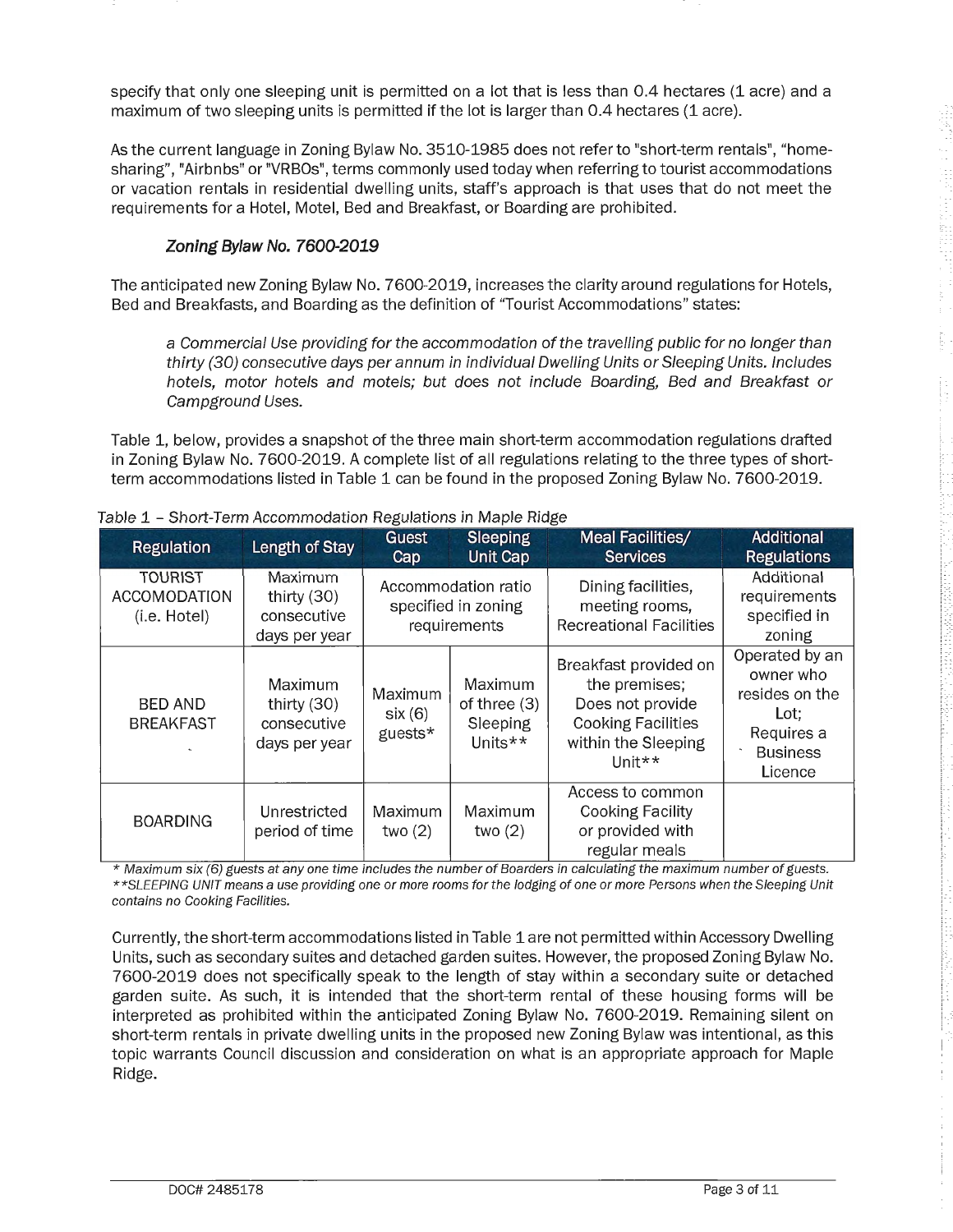# **c) Short-Term Rental Market in Maple Ridge**

Collecting accurate and detailed data on short-term rental operations is difficult for municipalities to obtain without the assistance of third party technologies that scrape listing and booking information from the internet. However, in 2017, a Hotel Feasibility Study was completed by the Economic Development Department and it provides a snapshot of short-term accommodations available in Maple Ridge. At the time, the Study indicated that tourist accommodations in Maple Ridge included:

- 117 hotel rooms (split between two accommodations);
- a small number of Bed and Breakfasts offering rooms throughout the community; and
- 63 short-term rental units active on Airbnb.

The section 'Shared Accommodation Strategy', within the Hotel Feasibility Study (2017), provides an overview of the performance of active Airbnb units in Maple Ridge from April 1, 2016 to March 31, 2017. The third party software Airdna found that from March 31, 2016 to April 1, 2017, the City of Maple Ridge had 56 hosts renting out 63 active units. However, the Study only captures how many short-term rentals units are advertised, and does not note if any of these active short-term rental units were licenced Bed and Breakfast or Hotels advertising through the platform. Ultimately, the Study concluded that there is a demand for more tourist accommodations in Maple Ridge and suggested that a 90 room hotel would be beneficial.

The Economic Development Department anticipates updating this feasibility study in early 2021. The update will provide current information on the unregulated short-term rental units available across several online platforms.

### **d) Provincial Taxation of Short-Term Rentals**

In 2018, the Provincial government announced that it had reached an agreement with Airbnb for the online platform to collect the 8% Provincial Sales Tax (PST) and remit up to 3% for Municipal and Regional District Tax (MRDT) on all short-term accommodations booked through its website. The main purpose of the MRDT program is to support tourism marketing for a local government. The marketing spent to attract visitors to an area benefits the accommodation operators and provides economic benefits to the City.

The second benefit is that a portion of the funds could be used to create more affordable housing within a municipality. Affordable housing was added as a permissible use of MRDT funds in the 2018 Provincial Budget to help address local housing needs. Local governments have the flexibility to define, identify, and fund affordable housing initiatives that they deem appropriate to meet local needs using MRDT revenue.

In order for the 3% to be remitted, a municipality must be part of the MRDT program. To become part of the MRDT program, a municipality must meet specific criteria and have an approved application. Since the Provincial agreement with Airbnb has been reached, the Economic Development Department has been working towards meeting the requirements in order to submit an application. The MRDT program and requirements will be the subject to a future report.

### **e) Market Rental Housing in Maple Ridge**

Rental housing is an important part of Maple Ridge's housing continuum, providing a range of housing options for persons who are unable to afford or choose not to enter homeownership. There is currently high demand for rental housing in Maple Ridge as evidenced by a 2019 rental vacancy rate of 1.8%, up from 1.6% in 2018. A healthy vacancy rate is generally considered to be between 3-4%.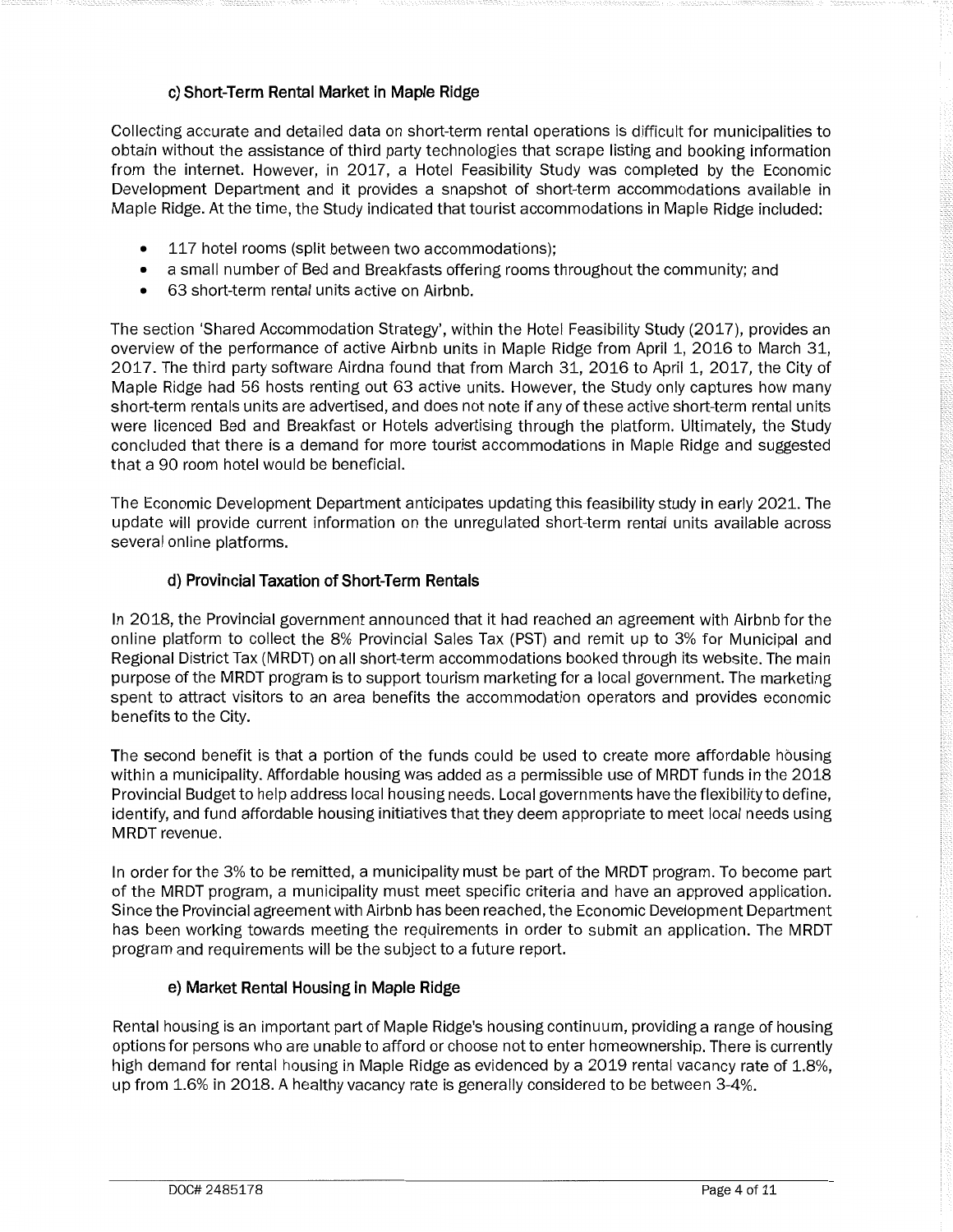# **f) Maple Ridge Housing Action Plan**

Council has remained committed to creating new rental housing opportunities since the endorsement of the Housing Action Plan on September 14, 2015. Council reiterated this commitment on August 29, 2016 with a direction to staff to review regulations for secondary suites and detached garden suites. Since 2016, Business Plans have included work on rental creation, such as the Detached Garden Suite Pilot Project and removal of the Owner Occupancy Requirement for secondary suites and detached garden suites.

While work has been ongoing through various initiatives to increase rental housing in Maple Ridge, one downside of allowing short-term rentals within private homes is the potential impact to the longterm rental housing supply.

### **2.0 DISCUSSION:**

### **2.1 Impacts of Short-Term Rentals**

There has been considerable debate about the rise in popularity of short-term rentals and their growth through the use of online platforms. The most common concern is the conversion of long-term rental units into short-term rentals for tourists and visitors. These conversions are incentivized by the exemption from the responsibilities of the Residential Tenancy Act and potential for increased rental income by renting a unit for a nightly fee to visitors or tourists instead of renting to a longer term tenant. There is also the concern that short-term rentals create nuisance, safety, and parking issues within multi-family buildings and neighbourhoods.

However, below are some common reasons to permit and regulate short-term rentals, such as:

- the income generated from short-term rentals helps homeowners offset housing costs in an expensive housing market and allowing for flexibility in choosing blackout periods at certain times of the year;
- local businesses outside traditional tourist areas benefit from increased tourist spending; and
- there is a demand for additional tourists accommodations

These impacts, whether negative or positive, are considered when a jurisdiction is deciding to regulate or prohibit short-term rentals.

### **2.2 Short-Term Rental Regulations in Other Jurisdictions**

### **2.2.1 Common Practices for Regulation Short-term Rentals**

In response to the growth of short-term rentals of residential units, many municipalities across Canada have sought to regulate accommodations commonly found on online platforms (i.e. rental of entire dwelling unit). From reviewing different jurisdiction approaches to short-term rentals, a number of common practices for regulating short-term rentals as a separate category from Hotels, Bed and Breakfasts, and Boarding, have emerged. Table 2, below, is a list and description of common practises that jurisdictions in British Columbia, and across Canada have implemented.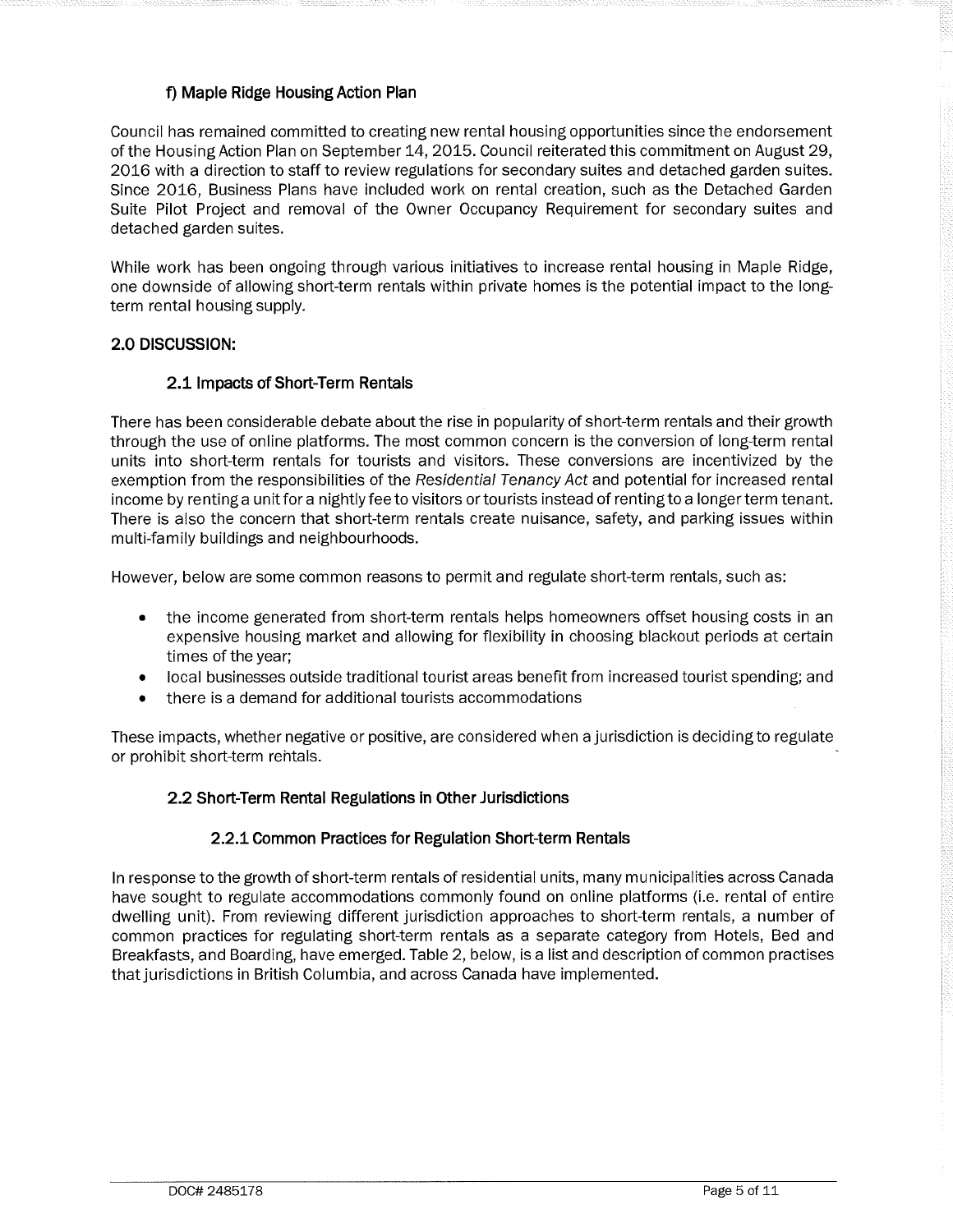Table 2 -Common Practices for Regulating Short-Term Rentals

| <b>Common Practice</b>           | <b>Description</b>                                                                                                                                                                                                                   |
|----------------------------------|--------------------------------------------------------------------------------------------------------------------------------------------------------------------------------------------------------------------------------------|
| Regulate rather<br>than prohibit | Bans on short-term rentals have proven ineffective in eliminating this use.                                                                                                                                                          |
| Simple regulations               | Simple and straightforward regulations and processes achieve greater<br>voluntary compliance.                                                                                                                                        |
| Primary<br>residences*           | Permitting short-term rentals only within dwelling units occupied as someone's<br>principal residence is an effective regulation to reducing the impact of this use<br>on long-term rental supply and disruptions to neighbourhoods. |
| <b>Business Licences</b>         | Requiring a business licence helps to monitor the use and more easily identify<br>non-compliance.                                                                                                                                    |
| Active<br>enforcement            | Actively pursuing enforcement of regulations ensures they are applied in a<br>comprehensive and equitable manner.                                                                                                                    |
| <b>Higher fines</b>              | Fines for non-compliance should be high enough to be a deterrent for<br>noncompliance.                                                                                                                                               |
| Obtain third party               | Third party monitoring firms have the staff resources and tools necessary to                                                                                                                                                         |
| data                             | verify compliance efficiently and cost effectively.                                                                                                                                                                                  |
| <b>Extensive</b>                 | Proactive, multi-faceted and widespread communication of regulations                                                                                                                                                                 |
| communications                   | achieves higher rates of voluntary compliance.                                                                                                                                                                                       |

 $*$  A primary residence is the primary location that a person inhabits, also referred to as primary residence or main residence. It does not matter whether it is a house, apartment, trailer, or boat, as long as it is where an individual, couple, or family household lives most of the year.

# **2.2.2 Other Jurisdictions Short-Term Rental Regulations**

Staff undertook a review of adopted and proposed temporary tourist accommodation regulations in 21 jurisdictions across British Columbia. In Metro Vancouver, Fraser Valley, and the Interior, most jurisdictions have regulations for Bed and Breakfasts, Boarding, and Tourist Accommodations (i.e. Hotels). Some jurisdictions have specific short-term rental regulations, separate from Bed and Breakfast, Boarding, and Tourist Accommodations such as:

- City of Vancouver
- City of Coquitlam
- City of White Rock
- City of Kelowna

Each of these municipalities have implemented regulations that target the gap between the existing regulations for short-term rentals and what is being offered through online platforms, such as Airbnb.

Table 3 outlines the most common regulations used by municipalities and a description or example of the regulation. These municipalities also regulate by zone, lot size, and/or permit the use in specific areas, such as a downtown. The full regulatory framework for the listed municipalities specifically regulating short-term rentals can be in found in Appendix 8.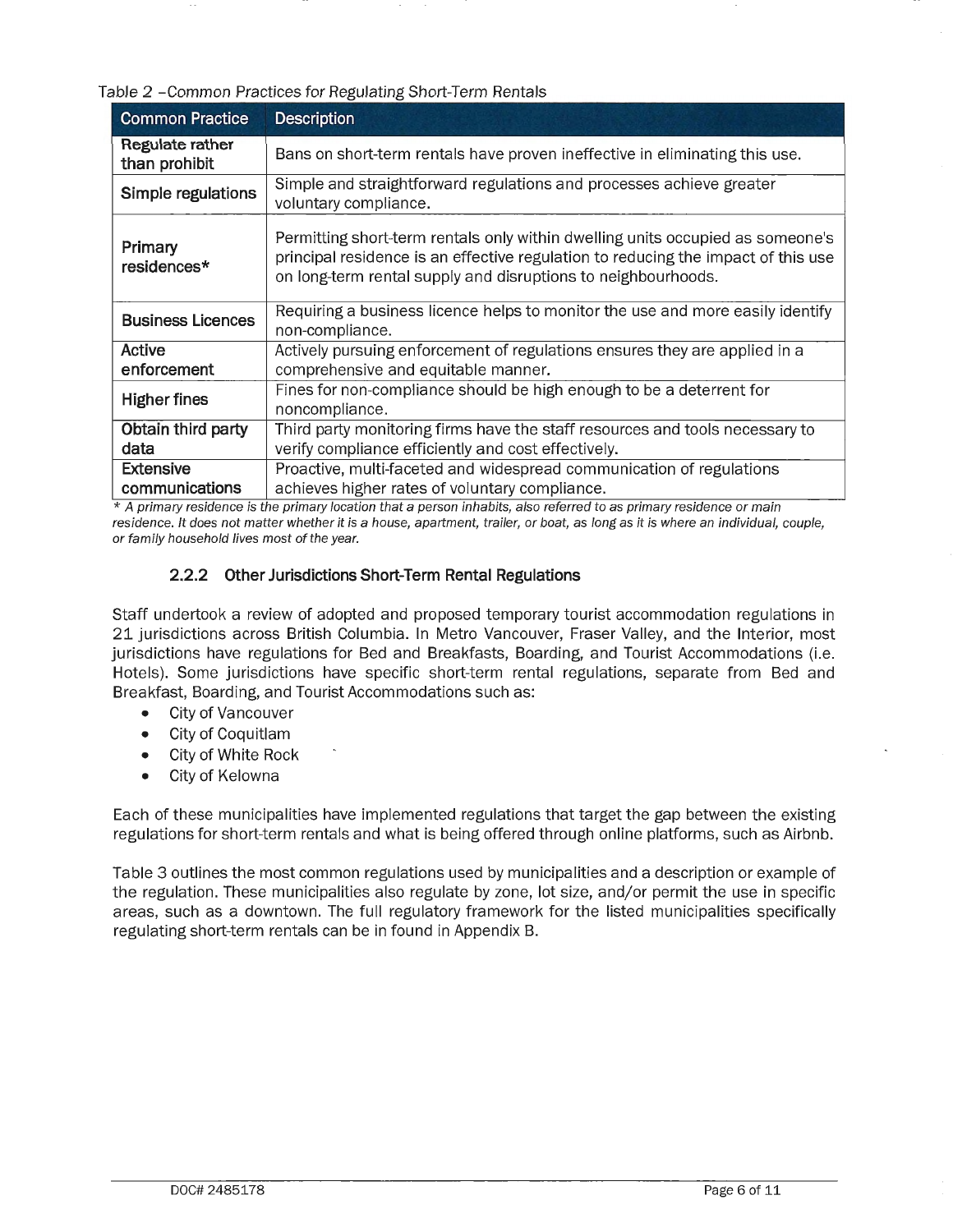### Table 3 -Common Regulations Implemented to Permit Short-Term Rentals

| <b>Regulation</b>                    | <b>Description</b>                                                                                                                                                                                                                                                                                   |
|--------------------------------------|------------------------------------------------------------------------------------------------------------------------------------------------------------------------------------------------------------------------------------------------------------------------------------------------------|
| <b>Business Licence</b><br>Required  | The operator requires a valid business licence issued by the municipality.                                                                                                                                                                                                                           |
| Primary<br><b>Residences Only</b>    | Regulations to maintain that the primary use of all dwelling units be as a<br>permanent home for one family, not as transient accommodations.<br>Confirmation of permanent occupancy and strata bylaw compliance are usually<br>proposed to be required as part of a new Business Licencing process. |
| Number of<br><b>Guests Cap</b>       | A cap on the number of guests at any one time.                                                                                                                                                                                                                                                       |
| Number of<br><b>Nights Cap</b>       | A cap on the number of nights that the short-term rental could be operated. Can<br>be capped per month and per year.                                                                                                                                                                                 |
| Parking                              | The number of onsite and/or offsite parking stalls required per sleeping unit.                                                                                                                                                                                                                       |
| <b>Safety Provisions</b>             | Additional specific provisions that ensure the safety of the visitors (i.e. short-<br>term rental unit inspected prior to issuance of business licence).                                                                                                                                             |
| <b>Nuisance</b><br><b>Provisions</b> | Additional specific provisions that reduce community impact (i.e. Provide guests<br>with 24/7 contact).                                                                                                                                                                                              |

Some jurisdictions are currently reviewing current accommodation regulations, such as:

- City of Burnaby has proposed a regulatory framework
- City of Delta reviewing regulations
- City of Surrey reviewing regulations

Some jurisdictions advertise their Bed and Breakfast regulations as short-term rentals. For example, the City of Richmond's Bed and Breakfast regulations permit residents who host traditional Bed and Breakfasts, as well as those who are simply renting rooms within their home. However, the City of Richmond clearly states that the short-term rental of an entire house for less than 30 days is not permitted under any circumstance.

### **2.3 Options for Regulation of Short-Term Rentals in Maple Ridge**

There are two main approaches Council could take regarding short-term rentals in Maple Ridge:

- 1. Implementing specific regulations for short-term rentals that clarify and target the gap between the existing regulations; or
- 2. Clearly prohibiting unregulated short-term rentals.

Option 1 is the approach recommended in this report. However, if Council prefers, an alternative recommendation is provided for proceeding with option 2. Each of these approaches are discussed from 2.2.1 to 2.2.2 and a summary is provided in Appendix A.

### **2.3.1 Recommended Option 1 - Implementing Specific Regulations for Unregulated Short-Term Rentals**

The recommended option is for implementing specific regulations for short-term rentals. These specific regulations for short-term rentals will target the gap between the existing regulations and adapt existing regulations if needed. The regulatory framework would regulate short-term rentals in housing forms such as, an entire house, detached garden suite, secondary suite, and apartments. If Council were to direct, staff would prepare a regulatory framework based on common practices and regulations presented in section 2.2 of this report as well as an enforcement approach. Should Council support proceeding with the creation of the regulatory framework, staff would come back to Council with draft bylaw amendments to the Zoning Bylaw and potentially the Business Licencing and Regulation Bylaw.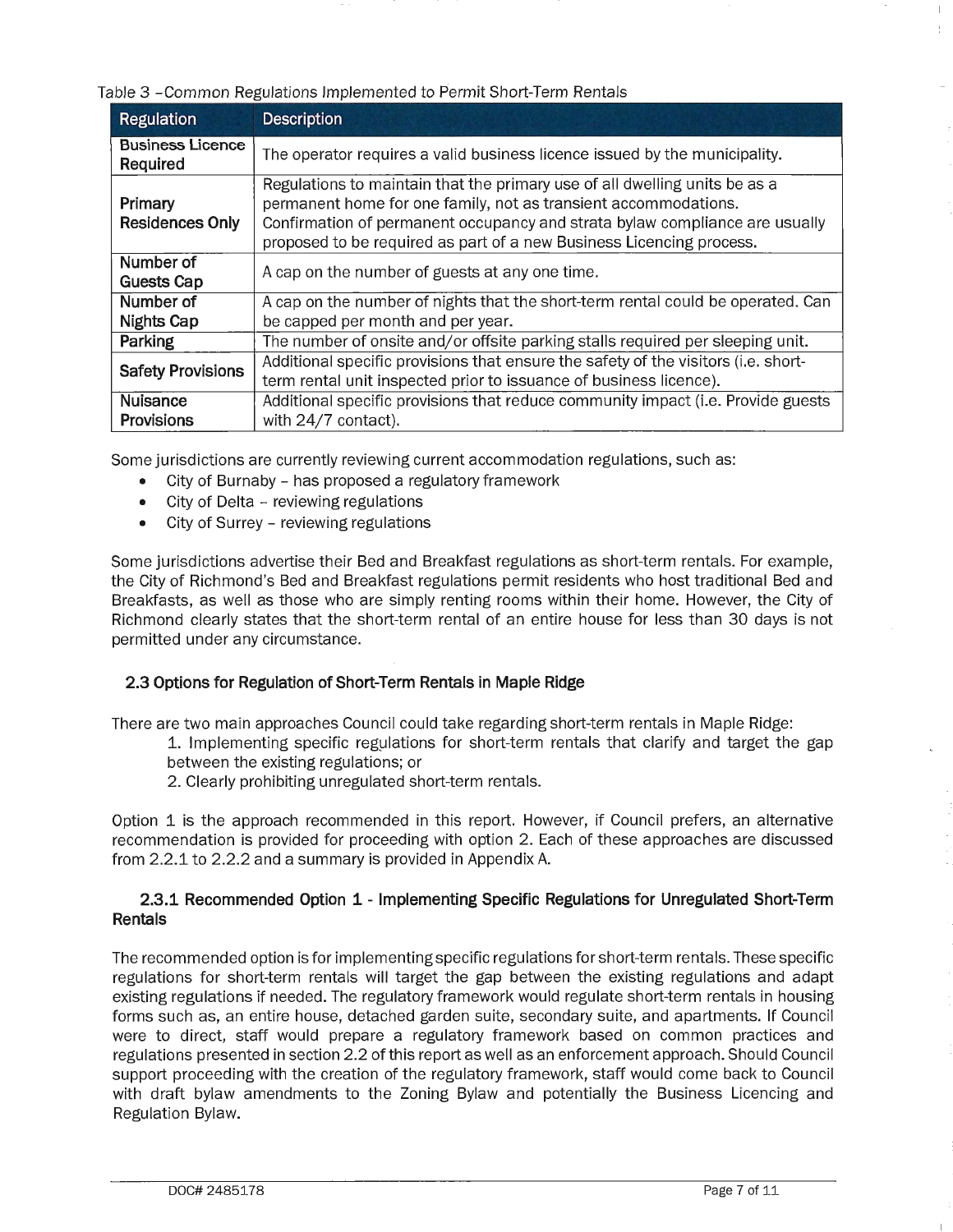If Council were to implement a regulatory framework for short-term rentals, there are advantages and disadvantages, which are outlined in Table 4. Staff are recommending option 1 as a regulatory framework has the opportunity to mitigate some of the potential negative impacts, while benefiting from the potential advantages.

|  | Table 4 –Advantages and Disadvantages of Implementing Specific Regulations for Short-Term Rentals |  |  |  |
|--|---------------------------------------------------------------------------------------------------|--|--|--|
|  |                                                                                                   |  |  |  |
|  |                                                                                                   |  |  |  |
|  |                                                                                                   |  |  |  |

| <b>Advantages</b>                                                                                                                                                                                                                                                                                                                                                                                                                                                                                                                                                                                                                                                                                                                                                                          | <b>Disadvantages</b>                                                                                                                                                                            |
|--------------------------------------------------------------------------------------------------------------------------------------------------------------------------------------------------------------------------------------------------------------------------------------------------------------------------------------------------------------------------------------------------------------------------------------------------------------------------------------------------------------------------------------------------------------------------------------------------------------------------------------------------------------------------------------------------------------------------------------------------------------------------------------------|-------------------------------------------------------------------------------------------------------------------------------------------------------------------------------------------------|
| Creates clarity on when and where a short-term<br>rental are permitted.<br>Residents have the option to offset housing<br>costs with short-term rental income.<br>Local businesses outside traditional tourist<br>areas benefit from increased tourist spending.<br>Creates fair competition to more traditional<br>٠<br>tourist accommodations that are subject to<br>various regulations.<br>Opportunity to collect revenue from Airbnb<br>through the MRDT program (once the City has<br>an approved application).<br>Tourist parking could be addressed as part of<br>the framework.<br>Provides needed tourist accommodations.<br>٠<br>Could be regulated by zone, lot size, and/or by<br>area (such as the Town Centre).<br>Research suggests prohibitions have been<br>ineffective. | May create nuisance, safety, and parking<br>۰<br>issues within buildings and<br>neighbourhoods.<br>Long-term rentals may be impacted<br>(dependent on regulations and<br>enforcement approach). |

# **2.3.2. Alternative Option 2- Clearly Prohibiting Unregulated Short-Term Rentals**

Both the current Zoning Bylaw and anticipated new Zoning Bylaw are silent on "short-term rentals", "home-sharing", "Airbnbs" or "VRBOs". However, the Zoning Bylaw does refer to "Bed and Breakfasts" and short-term rentals that meet the regulations have been given a Business Licence to operate.

The alternative option, in Appendix A, is to clearly prohibit unregulated short-term rentals. This means that while a Bed and Breakfast use and a Boarding use would still be permitted, any other form of short-term accommodations in a residential unit would not.

Should Council wish to prohibit unregulated short-term rentals, staff would prepare a zone amending bylaw to include appropriate language within the Zoning Bylaw. Staff could also provide an enforcement approach if Council chooses. If Council were to prohibit unregulated short-term rentals, there are advantages and disadvantages, which are outlined in Table 5.

| able 5 -Advantages and Disadvantages of Frombiting Unregulated Short-Tenn Rentals                                                                                                                                                                                                                                                                        |                                                                                                                                                                                                                                                                                                                                                        |  |  |  |  |  |
|----------------------------------------------------------------------------------------------------------------------------------------------------------------------------------------------------------------------------------------------------------------------------------------------------------------------------------------------------------|--------------------------------------------------------------------------------------------------------------------------------------------------------------------------------------------------------------------------------------------------------------------------------------------------------------------------------------------------------|--|--|--|--|--|
| <b>Advantages</b>                                                                                                                                                                                                                                                                                                                                        | <b>Disadvantages</b>                                                                                                                                                                                                                                                                                                                                   |  |  |  |  |  |
| Clarity on whether unregulated short-term<br>۰<br>rentals, meaning the short-term<br>accommodations being offered through online<br>platforms, such as Airbnb, are prohibited.<br>Long-term rental supply is not impacted.<br>۰<br>Eliminates competition to more traditional<br>٠<br>tourist accommodations that are subject to<br>various regulations. | Does not respond to tourist or visitor<br>demands for alternatives to traditional<br>hotels.<br>Residents are not able to generate<br>$\bullet$<br>income from short-term rentals to help<br>offset housing costs.<br>Not able to collect revenue from Airbnb<br>$\bullet$<br>through the MRDT program (once the<br>City has an approved application). |  |  |  |  |  |

# Table 5 -Advantages and Disadvantages of Prohibiting Unregulated Short-Term Rentals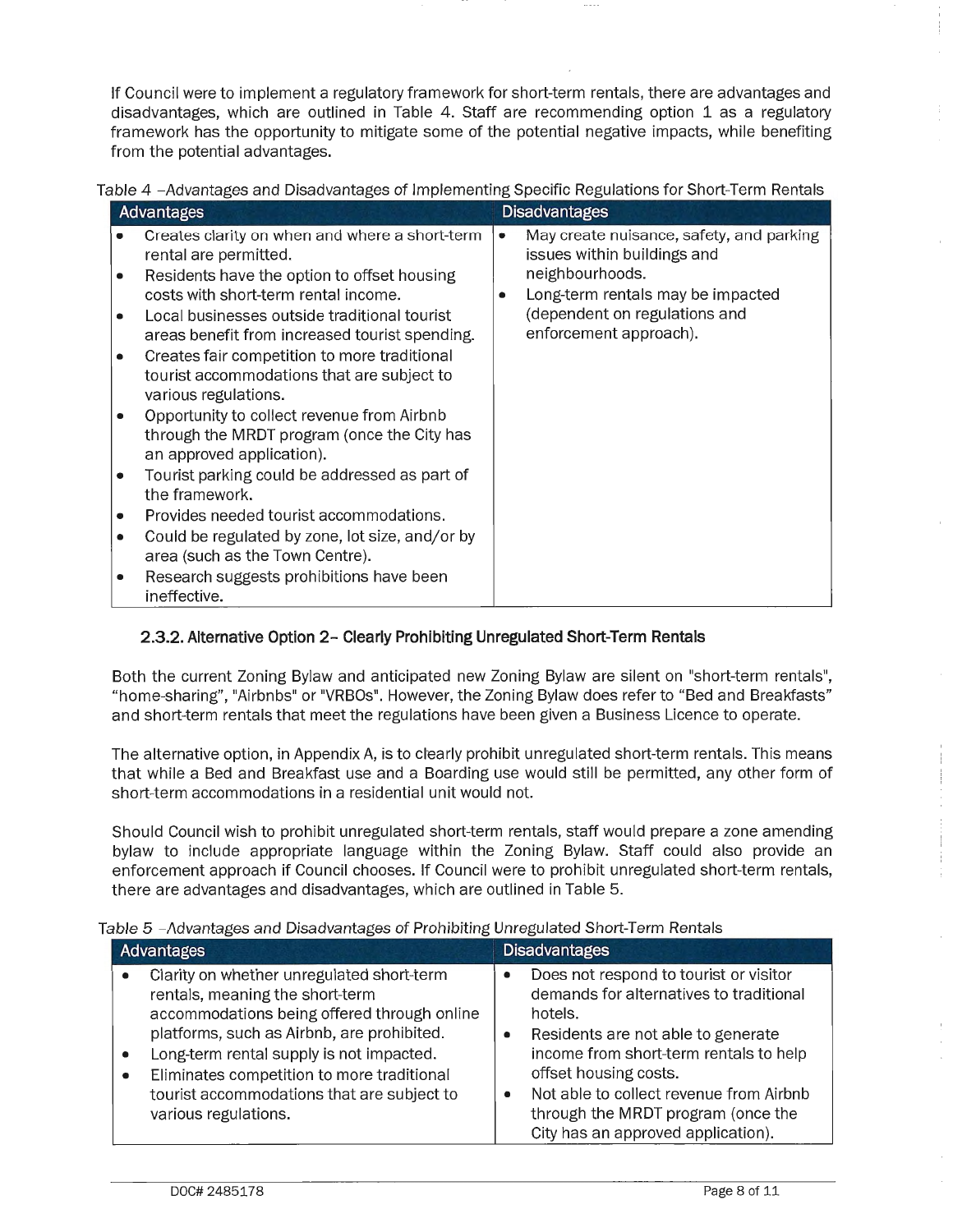#### **4.0 INTERDEPARTMENTAL IMPLICATIONS:**

Should Council move forward with either the recommended option of "Implementing specific regulations for short-term rentals", or the alternative option of "Prohibiting unregulated short-term rentals", there would be a multi-department undertaking between the Planning, Economic Development, Bylaw & Licensing Services, and Building Department.

### **5.0 ALTERNATIVE RECOMMENDATION:**

Should Council choose to clearly prohibit unregulated short-tern rentals, meaning the short-term accommodations being offered through online platforms, such as Airbnb, that do not meet current regulations for Tourist Accommodations, Bed and Breakfast, and Boarding, the following alternative recommendation is provided:

### **That staff be directed to prepare a zone amending bylaw to clarify short-term rental accommodations are prohibited.**

#### **CONCLUSION:**

The City of Maple Ridge already permits and regulates some short-term rentals, such as Hotels, Bed and Breakfasts, and Boarding. However, the term 'short-term rental' is often used interchangeably with online platforms, such as Airbnb and VRBO, which offer rooms in Bed and Breakfasts and Hotels as well as secondary suites, apartments, and entire single family homes that are unregulated. The interpretation of the current and anticipated new Zoning Bylaw is that short-term accommodations, that are not specifically regulated (i.e. Bed and Breakfast) in a residential zone, are prohibited. Once Council determines whether to continue prohibiting or proceed with a regulatory approach, staff will prepare bylaw amendments to ensure clarity within the Zoning Bylaw and any other bylaws, if needed.

"Original signed by Krista Gowan"

Prepared by: **Krista Gowan, HBA, MA Planner 1** 

"Original signed by Chuck Goddard"

Reviewed by: **Charles R. Goddard, BA, MA Director of Planning** 

"Original signed by Christine Carter"

Approved by: **Christine Carter, M.PL, MCIP, RPP GM Planning & Development Services** 

"Original signed by Al Horsman"

Concurrence: **Al Horsman Chief Administrative Officer** 

The following appendices are attached hereto:

Appendix A - Proposed Short-term Rental Options for Maple Ridge

Appendix B - Examples of Other Jurisdiction's Short-Term Rental Regulations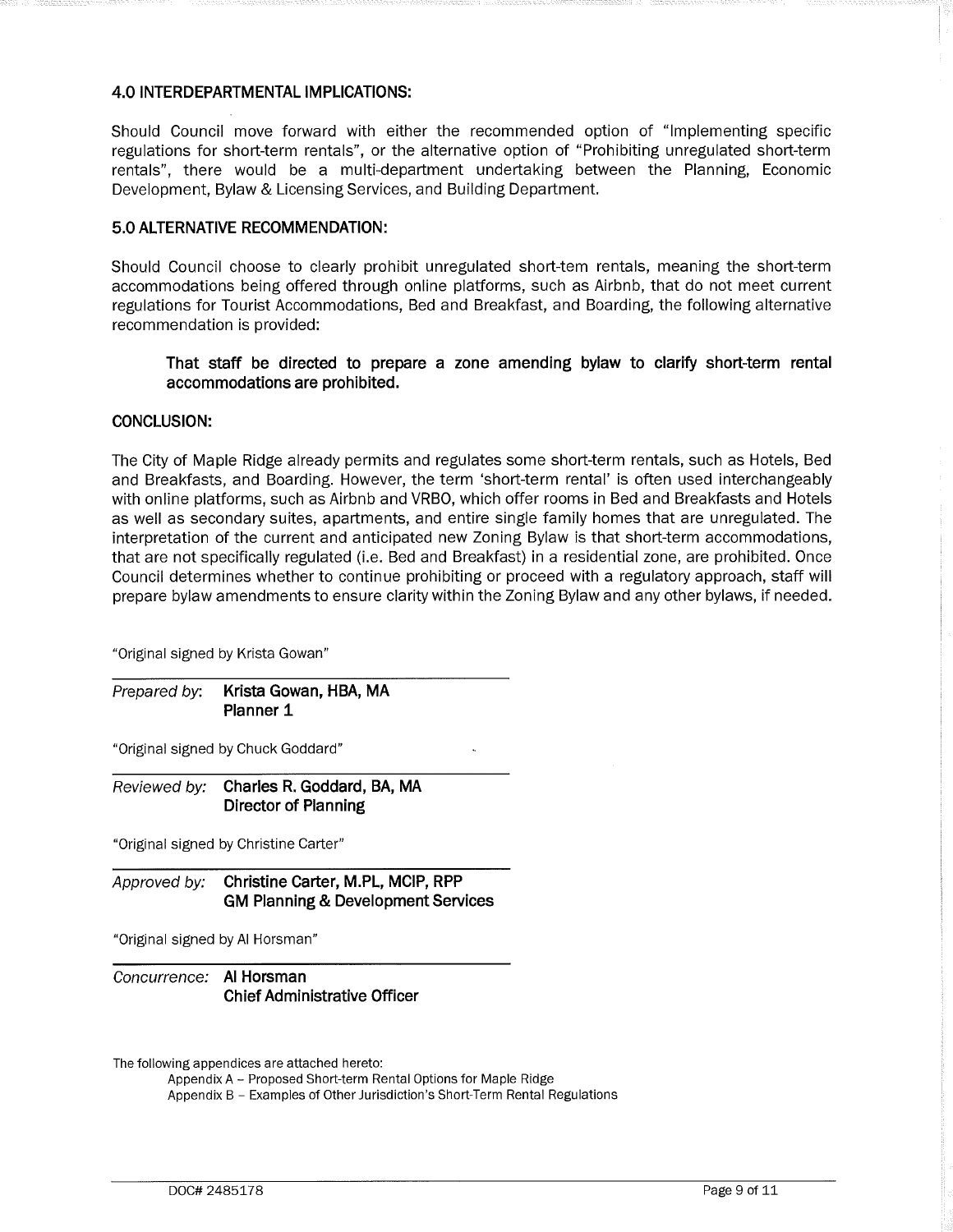# **APPENDIX A**

PROPOSED SHORT-TERM RENTAL OPTIONS

|                | Option                                                                                                                                                                                                                                                                                                                | <b>Advantages</b>                                                                                                                                                                                                                                                                                                                                                                                                                                                                                                                                                                                                                                                                                                                                                                                                                 | <b>Disadvantages</b>                                                                                                                                                                                                                                                                                                                                                |
|----------------|-----------------------------------------------------------------------------------------------------------------------------------------------------------------------------------------------------------------------------------------------------------------------------------------------------------------------|-----------------------------------------------------------------------------------------------------------------------------------------------------------------------------------------------------------------------------------------------------------------------------------------------------------------------------------------------------------------------------------------------------------------------------------------------------------------------------------------------------------------------------------------------------------------------------------------------------------------------------------------------------------------------------------------------------------------------------------------------------------------------------------------------------------------------------------|---------------------------------------------------------------------------------------------------------------------------------------------------------------------------------------------------------------------------------------------------------------------------------------------------------------------------------------------------------------------|
|                | <b>Bringing Forward a Regulatory</b><br>Approach<br>Staff explore regulation option for Short-<br>term Rentals in Maple Ridge and bring<br>forward a report proposing a regulatory<br>framework as well as proposed public<br>consultation process.                                                                   | Can create clarity on when and where a short-<br>term rental, such as an Airbnb or VRBO, is<br>permitted.<br>Residents are able to offset housing costs with<br>$\bullet$<br>short-term rental income.<br>Local businesses outside traditional tourist areas<br>$\bullet$<br>benefit from increased tourist spending.<br>Creates fair competition to more traditional tourist<br>accommodations that are subject to various<br>regulations.<br>Opportunity to collect revenue from Airbnb<br>through the MRDT program (once the City has an<br>approved application).<br>Tourist parking could be addressed as part of the<br>framework Provides needed tourist<br>accommodations.<br>Could regulated by zone, lot size, and/or by<br>area (such as the Town Centre).<br>Research suggests prohibitions have been<br>ineffective. | May create nuisance, safety, and parking<br>$\bullet$<br>issues within buildings and neighbourhoods.<br>Long-term rentals may be impacted<br>$\bullet$<br>(dependent on regulations and enforcement<br>approach).                                                                                                                                                   |
| $\overline{2}$ | <b>Prohibiting Unregulated Short-term</b><br>Rentals<br>Prohibit Short-term Rentals that do not<br>meet the criteria for Bed & Breakfast,<br>Hotel, or Boarding. In order to operate,<br>the operator must meet the criteria for<br>a Bed and Breakfast or another<br>regulated accommodation in the Zoning<br>Bylaw. | Clarity on whether unregulated short-tem rentals,<br>$\bullet$<br>meaning the short-term accommodations being<br>offered through online platforms, such as Airbnb,<br>are prohibited.<br>Long-term rental supply is not impacted.<br>$\bullet$<br>Eliminates competition to more traditional tourist<br>accommodations that are subject to various<br>regulations.                                                                                                                                                                                                                                                                                                                                                                                                                                                                | Does not respond to tourist or visitor<br>$\bullet$<br>demands for alternatives to traditional<br>hotels.<br>Residents are not able to generate income<br>$\bullet$<br>from short-term rentals to help offset housing<br>costs.<br>Not able to collect revenue from Airbnb<br>$\bullet$<br>through the MRDT program (once the City<br>has an approved application). |

. ', -:i7T,.:-r. ~D~f·:'.Jl~'.\UtJ\l'.111 i1~1iiilll <sup>11</sup> ffi1Uffifil•i: i:j .:;,,,, ;. ,; ;;1;J;;~ !' ,, -:'.11i:r1 ,.Hl~f2STiii(\l!F1%Ll~iW11Hi\_:ld!TI:j:1\_1:1,'.::filhi:l·,' <sup>1</sup>

I<br>I<br>I<br>I

 $\cdots$ 

:' 1;~!1l•.nnnn1:r:1rrt:1'·ll\_;!1ii~: <sup>1</sup>

·:::i::::::ff::J'.'.:j' <sup>11</sup> ::1n1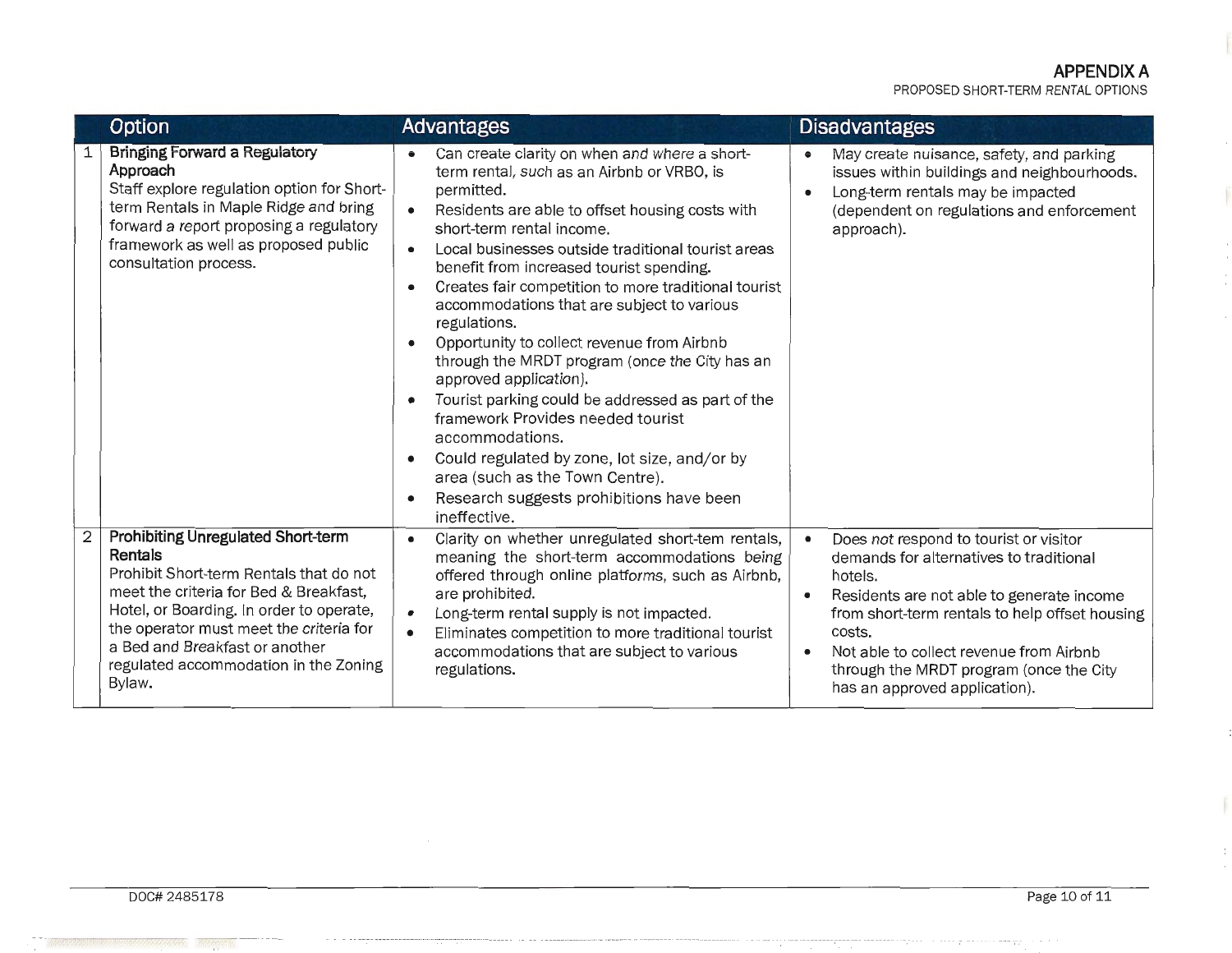#### **APPENDIX B**

EXAMPLES OF OTHER JURISDICTION'S SHORT-TERM RENTAL REGULATIONS

| Jurisdiction                                  | <b>Dwelling</b><br><b>Type</b>           | Primary<br><b>Residence</b><br>Only $*$ | Permitted in<br><b>Accessory</b><br><b>Dwelling Units</b> | <b>Guest Cap</b>                          | Room Cap                                                 | <b>Entire Unit</b><br>Permitted | Length of Stay                      | Parking                       |
|-----------------------------------------------|------------------------------------------|-----------------------------------------|-----------------------------------------------------------|-------------------------------------------|----------------------------------------------------------|---------------------------------|-------------------------------------|-------------------------------|
| City of<br>Coquitlam                          | Single Family<br>& Multi<br>Family units | Yes                                     | Yes                                                       | 1 family or 2<br>boarders<br>max          | Not specified                                            | Yes (if primary<br>residence)   | no more than 30<br>consecutive days | Not Specified                 |
| City of<br>Vancouver                          | Single Family<br>& Multi<br>Family       | Yes                                     | No                                                        | 2 people per<br>sleeping unit             | Not specified                                            | Yes (if primary<br>residence)   | no more than 30<br>consecutive days | Not Specified                 |
| <b>City of</b><br><b>White</b><br><b>Rock</b> | Single Family<br>& Multi-<br>Family      | Yes                                     | Yes                                                       | 4 adult<br>guests at<br>any given<br>time | 2 sleeping<br>units                                      | Not specified                   | no more than 30<br>consecutive days | 1 off street<br>parking space |
| City of<br>Kelowna                            | Single Family<br>& Multi-<br>Family      | <b>College</b><br>Yes                   | No                                                        | 2 adults per<br>bedroom                   | Number of<br>permitted<br>bedrooms<br>depends on<br>zone | Yes (if primary<br>residence)   | no more than 30<br>consecutive days | 1 per 2<br>bedrooms           |

\* A primary residence is the primary location that a person inhabits, also referred to as primary residence or main residence. It does not matter whether it is a house, apartment, trailer, or boat, as long as it is where an individual, couple, or family household lives most of the year.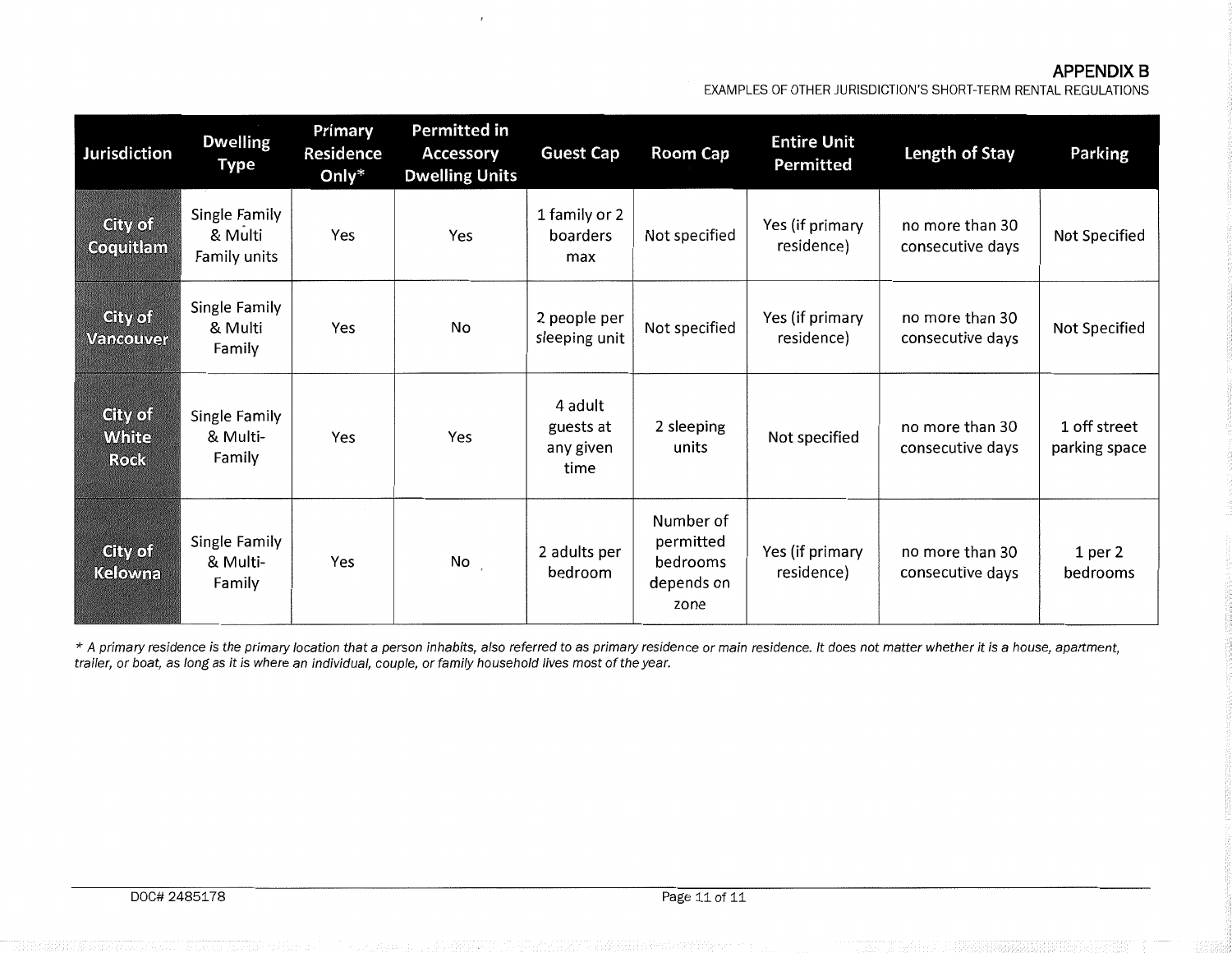<span id="page-12-0"></span>

# **City of Maple Ridge.**

| TO:   | His Worship Mayor Michael Morden |
|-------|----------------------------------|
|       | and Members of Council           |
| FROM: | Chief Administrative Officer     |
|       |                                  |

**MEETING DATE:** November 3, 2020 **FILE NO: MEETING:** Workshop

**SUBJECT: Board of Variance Review** 

### **EXECUTIVE SUMMARY:**

The role of the Board of Variance is an independent body which is empowered to hear and adjudicate variances to the Maple Ridge Zoning Bylaw regarding the siting, size and dimensions of buildings and structures. The Board consists of five members, each appointed by Council. Meetings are monthly and they require Planning, Building, and Legislative Services support. Records of Board decisions are kept as public records. Board members serve as volunteers and receive no remuneration, except for expenses in preforming their duties such as: mileage for visits and training opportunities.

The City of Maple Ridge is legislated by Section 536 of the *Local Government Act* to establish a Board of Variance ("BOV") and it exists independently of Council. The BOV's principal function is to provide an avenue of relieffor persons seeking a variance to the Zoning Bylaw where compliance would create undue hardship. While the BOV is an independent statutory tribunal, members are appointed by Council and can be dismissed at any time. The BOV is comprised of five members, one of which is the elected Chair. Staff liaisons attend the meetings to provide technical assistance but do not vote. The Board has jurisdiction to either grant or refuse an application for a variance within the parameters set out in Section 542 of the Local Government Act.

As the Board of Variance is a statutory body required by provincial legislation, Council must appoint a Board and ensure that it is functioning continually. Council also cannot overturn Board decisions. Council can, however, seek to challenge a Board's decision via court action.

#### **RECOMMENDATION:**

#### **For information only.**

#### **DISCUSSION:**

#### **a} History of the BOV in British Columbia:**

The introduction of zoning to British Columbia, through the Town Planning Act of 1925, also required Municipalities to establish a Board of Variance. The thinking was, and still is, if generalized zoning rules are established, they may not always apply well to every individual parcel of land and thus a simple way must be found to introduce balance and common sense into land regulations. From this thinking the Board of Variance was born. The Municipal Council and BOV were intended to play complementary roles with zoning matters, with the Council making the general rules and the Board fine-tuning applications to a particular circumstances in cases of hardship.

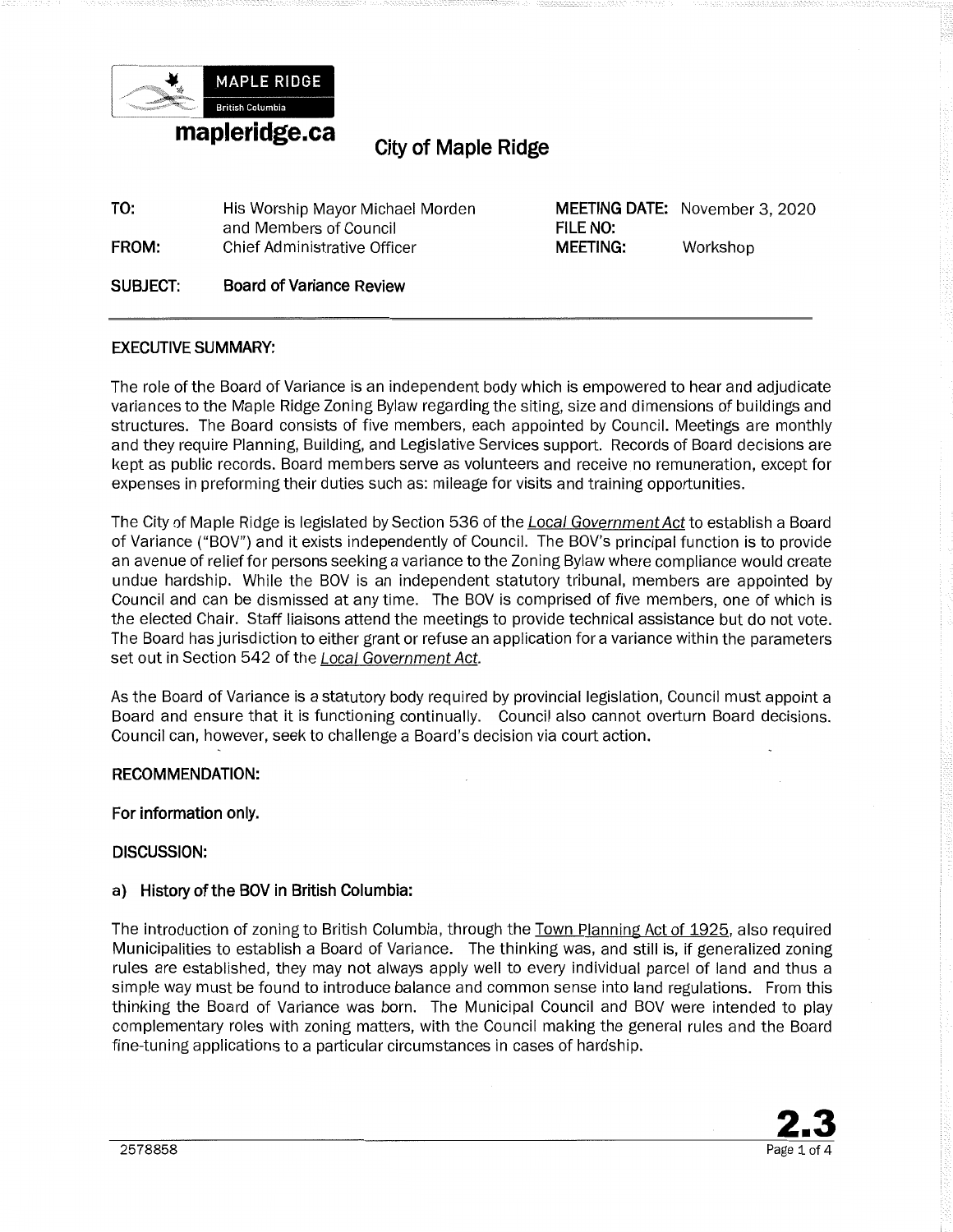### **b) Background Context:**

The City of Maple Ridge is legislated by Section 536 of the Local Government Act to establish a Board of Variance ("BOV"). The BOV's principal function is to provide an avenue of relief for persons seeking a variance to certain provisions of the Maple Ridge Zoning Bylaw 3510-1985, where compliance would create undue hardship.

While the Board is an independent statutory tribunal, members are appointed by Council and can be dismissed at any time. However, once appointed it is meant to operate at arm's length from Council. The BOV is comprised of five (5) members, one of which is elected Chair. Staff liaisons attend the meetings to provide advice but do not vote. The Board has jurisdiction to either grant or refuse an application for a variance within the parameters set out in Section 542 of the Local Government Act.

The City also has its own Bylaw 6290-2005, which establishes the Board and outlines the process for:

- appeals;
- required application materials;
- fee (\$200.00);
- meeting procedures;
- record keeping;
- staffing support and procedures.

#### **c) Discussion:**

The Board of Variance sits to arbitrate primarily on Zoning Bylaw matters (the siting, dimensions or size of buildings or structures) brought before it by applicants who feel conforming to zoning regulations constitute a hardship. The Board also has some specific, but rarely exercised authority to make judgements on specific matters related to non- conforming uses and damaged buildings by fire that cannot be dealt with by Development Variance Permits (DVP's). The issue of what constitutes "hardship" is vague. Provincial legislation does not define the term "hardship" and thus it has been left to the courts to define "hardship" as anything the Board wishes to support. The same broad interpretation has come to define the term "minor amendment" when the Board carries out its work. Therefore, the jurisdiction of the Board over time has become one of almost absolute authority over its delegated responsibilities from Council's, apart from Council's ability to appoint and dismiss board members at will.

The situation is essentially that the Board has its roles and Council has its roles. However, a variance related to the siting, dimension and size of a building or structure can be dealt with by either body. Each is absolute in its realm and its decisions are binding on the applicant. However, the decisions are not exclusive in that a decision of one body does not bind the other. Although there is no appeal process of a Board decision, an applicant can make the same appeal to Council via the DVP process. The same stands true for a decision of Council in regards to a variance for a building or structure. Should Council reject a DVP, an applicant can seek a decision from the Board on the same matter under the claim of hardship.

The Local Government Act does outline some vague limits on the Boards authority in Section 542 as follows: namely the Board must not permit something that;

- (i) Results in inappropriate development of the site;
- (ii) Adversely affect the natural environment;
- (iii) Substantially affect the use and enjoyment of adjacent lands;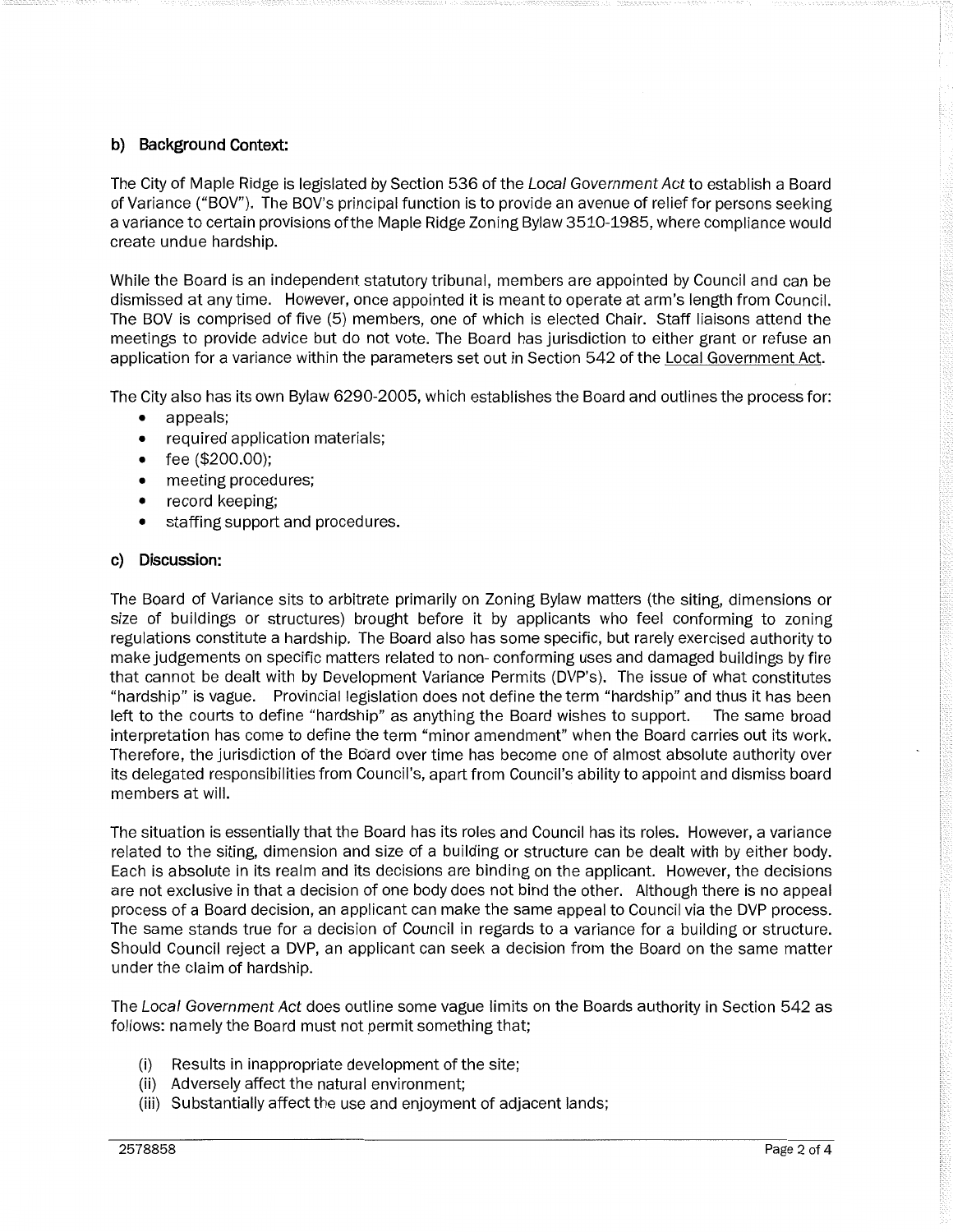- (iv) Vary permitted uses and densities
- (v) Defeat the intent of the bylaw; and
- (vi) Vary any provision related to residential land tenure.

Again, these so called limitations are judgement calls of the Board and are very difficult to quantify and therefore challenge. However, as with all governmental decisions, the law of procedural fairness and principles of natural justice established by English Common Law apply. The Board must make every effort to act and be perceived as acting: even-handed, impartial and unbiased in its decision making function. A review of the decision's of the Board since 2016 reveals a success rate of 75% (72 approved vs. 17 declined) of all appeals.

#### **d) Board Structure and Process:**

The Board of Variance is structured with 5 members, a chairperson and 4 members. A recording Clerk and a member from both the Building and Planning Departments attend to provide advice on relevant bylaw matters. As an open meeting, the public and interested parties are allowed to observe proceeding and ask questions. Applicants and neighbours are encouraged to attend and are notified directly by letter of the meeting date, time, location of meeting and issues under consideration.

The Board has the option of approving, denying or deferring for more information the variance request. They do not have to give reasons for their decisions and do not have to state the specific hardship considered in making their decision. They do, however, often explain their reasoning to the applicant in making their decisions. Decisions must be recorded by the attending clerk and kept as a permanent record of the proceedings.

#### **e) Board of Variance Statistics**

Appendix A shows a statistical assessment of the Board of Variance over the past four years, 2017- 2022 to date. The overall numbers appear to be rather steady. Meetings occur only when appeals are requested. The maximum total of meetings possible is 11 due to the August summer break.

There has been over the past four years an average of 10 meetings per year, with 2020 being the low point of 7 as of October, with 2 more to go.in 2020. Two meetings were lost due to COVID but remote meetings are now instituted.

The chart in Appendix A reveals the results of the BOV decisions for the past four years. Over this period an average of 76.5% of appeals were approved. There is an average of 25 appeal heard per year. An average of 4 appeals are denied per year with an average of 2.5 appeals deferred and asked to return to the next meeting due to a lack of information, or clarity. The overall trend in the past four years has been fewer appeals (32 in 2017 to 22 in 2020) and slight rise in success rate (72% in 2017 to 82% in 2020).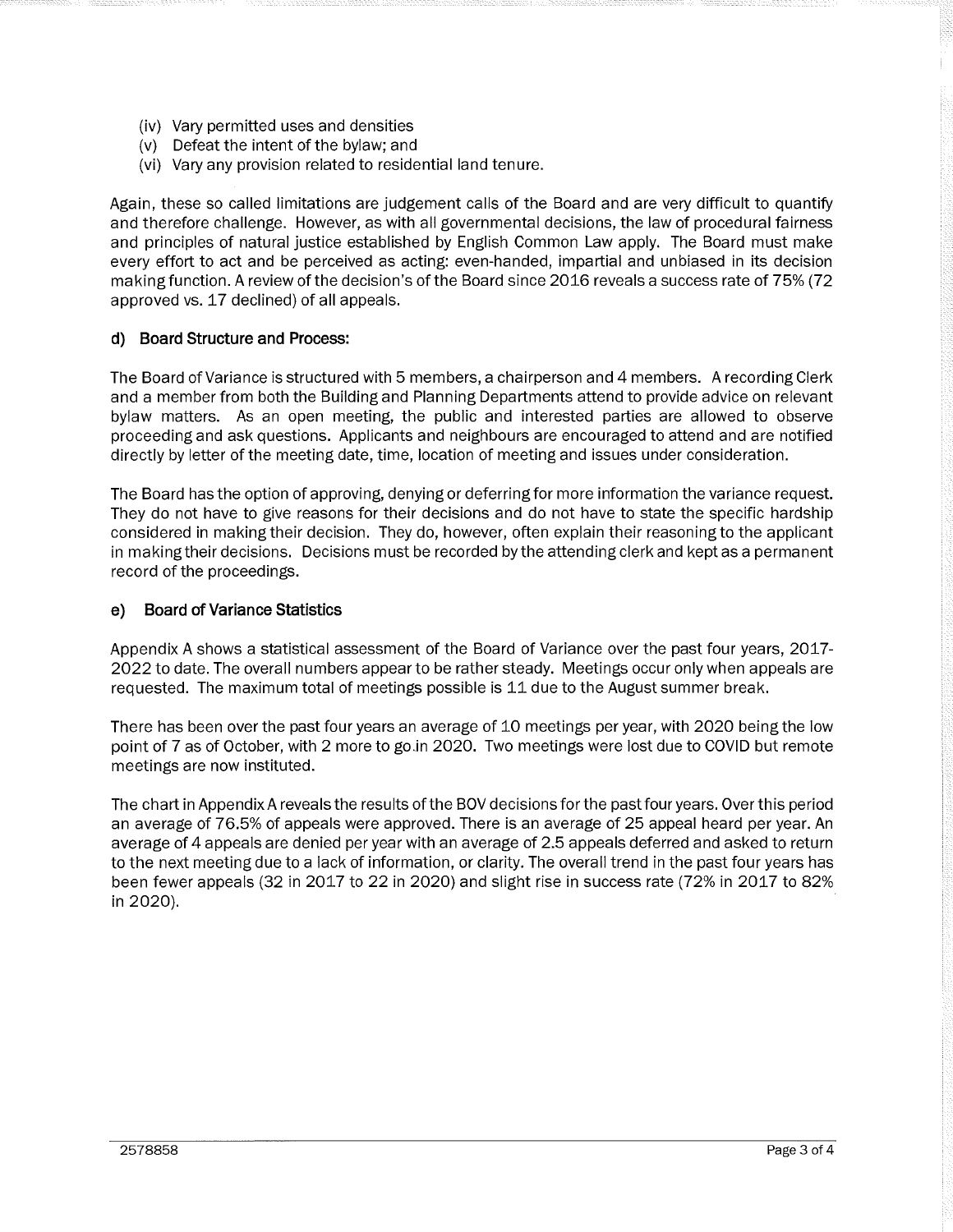### **CONCLUSION:**

The Board of Variance is an integral component of Local Governments desire to provide to its citizens efficient, convenient and common sense solutions to hardships that may occur from time to time by the imposition of building regulations. Variance applications to the Board are authorized specifically by provincial legislation and serve the community with a cheaper and efficient avenue for resolution of minor building matters and the relief of hardships.

"Original signed by Chuck Goddard"

Prepared by: **Charles R. Goddard, BA, MA Director of Planning** 

"Original signed by Christine Carter"

Approved by: **Christine Carter, M.PL, MCIP, RPP GM Planning & Development Services** 

"Original signed by Al Horsman"

Concurrence: **Al Horsman Chief Administrative Officer** 

Appendix A - Board of Variance Statistics